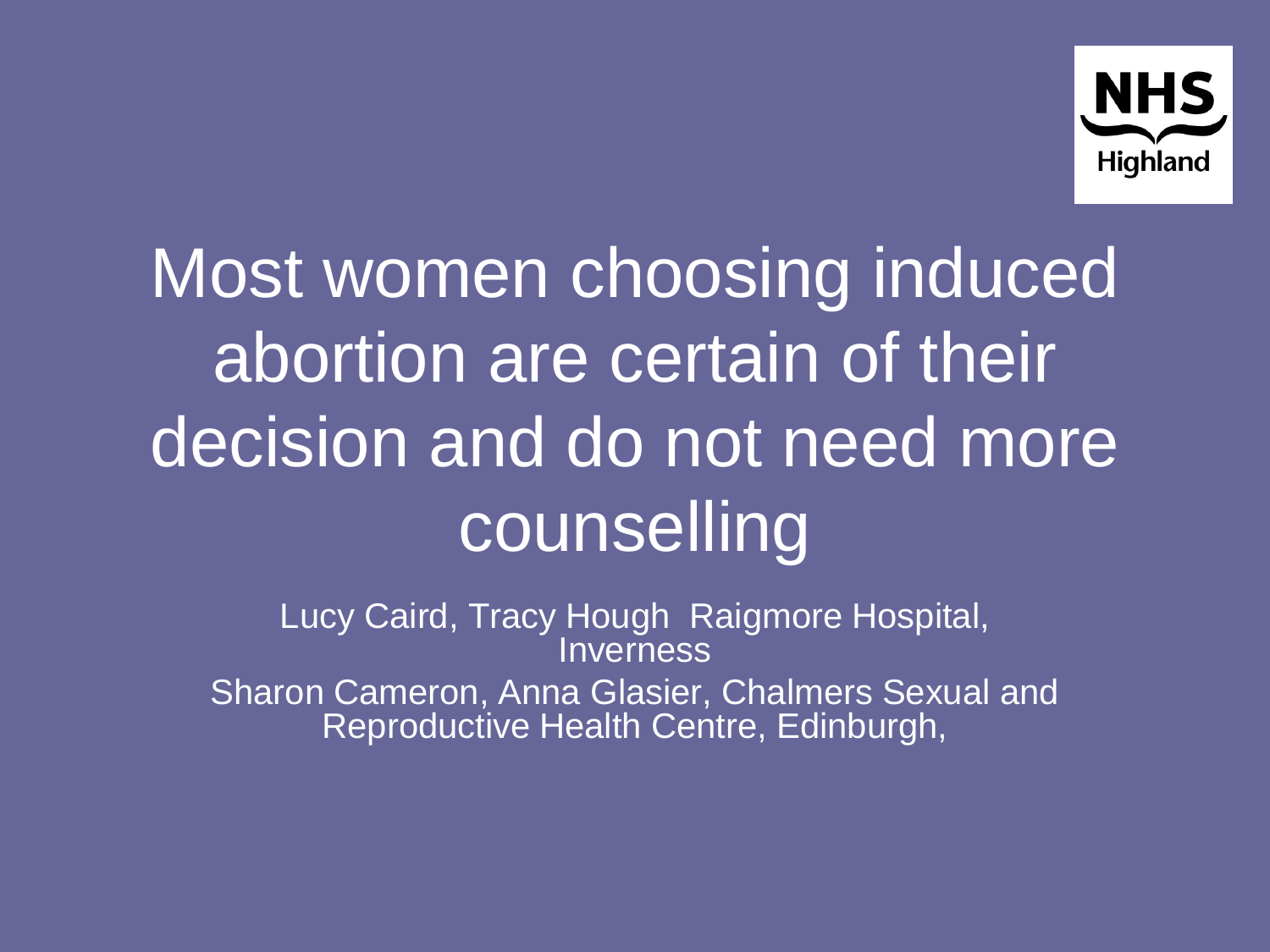## Termination of pregnancy

- Scotland in 2011, 12,471 women underwent TOP in NHS
- Women present to GP or FPC to request TOP and decision re TOP discussed
- Referred TOP service where Dr/nurse confirms certain of decision and agrees procedure
- Raigmore hospital, Inverness
- Only provider in region
- NHS Highland 447 cases in 2011

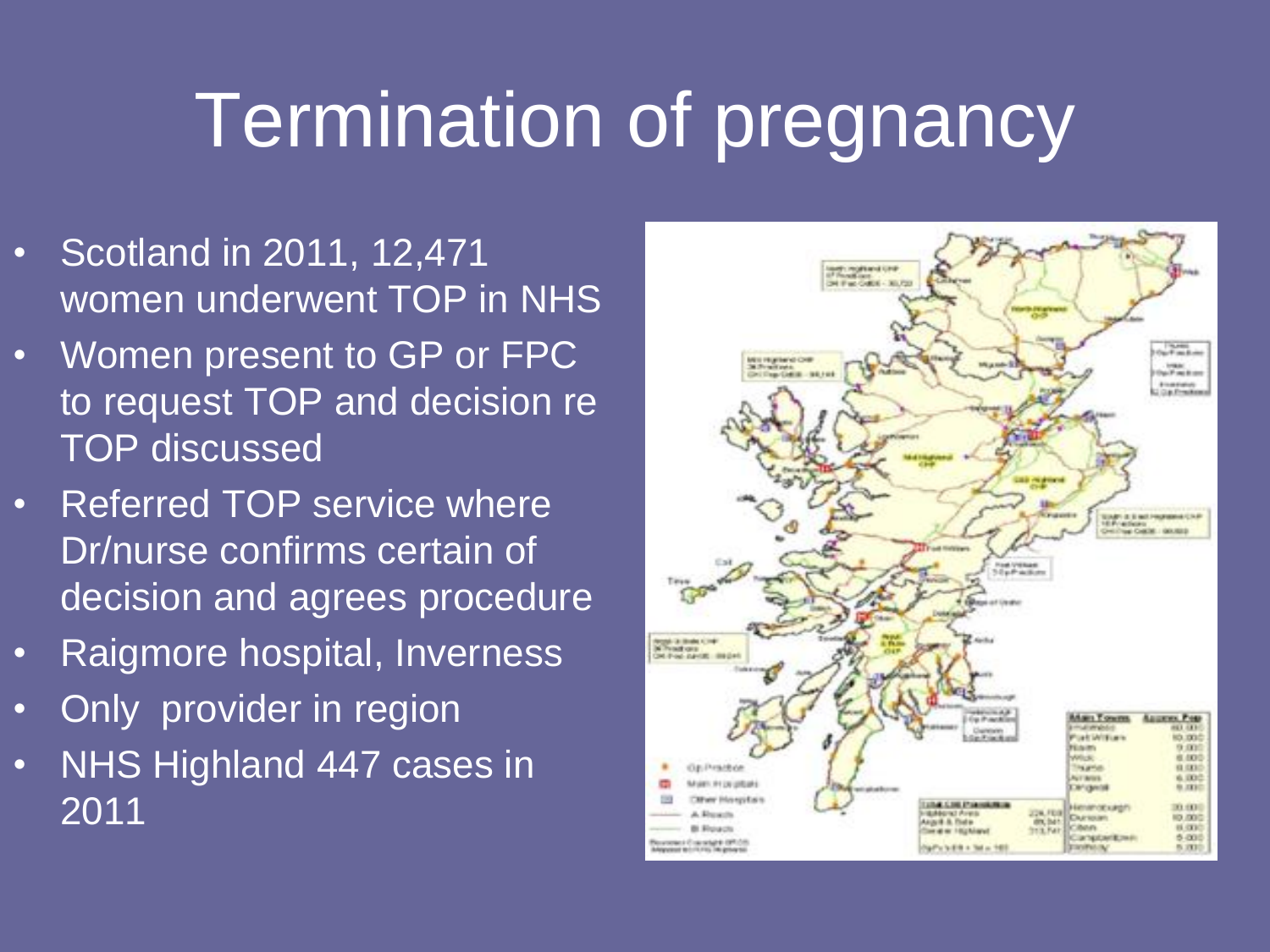## Certain of decision ?

- To better identify women NOT certain of decision and/or like more detailed discussion
- Introduced validated London Measure of Unintended Pregnancy (LMUP) to TOP clinic
- Self-administered questionnaire
- 6 questions on pregnancy intention
- 5 additional questions (routine clinic) predictive of regret
- Review % decided to continue pregnancy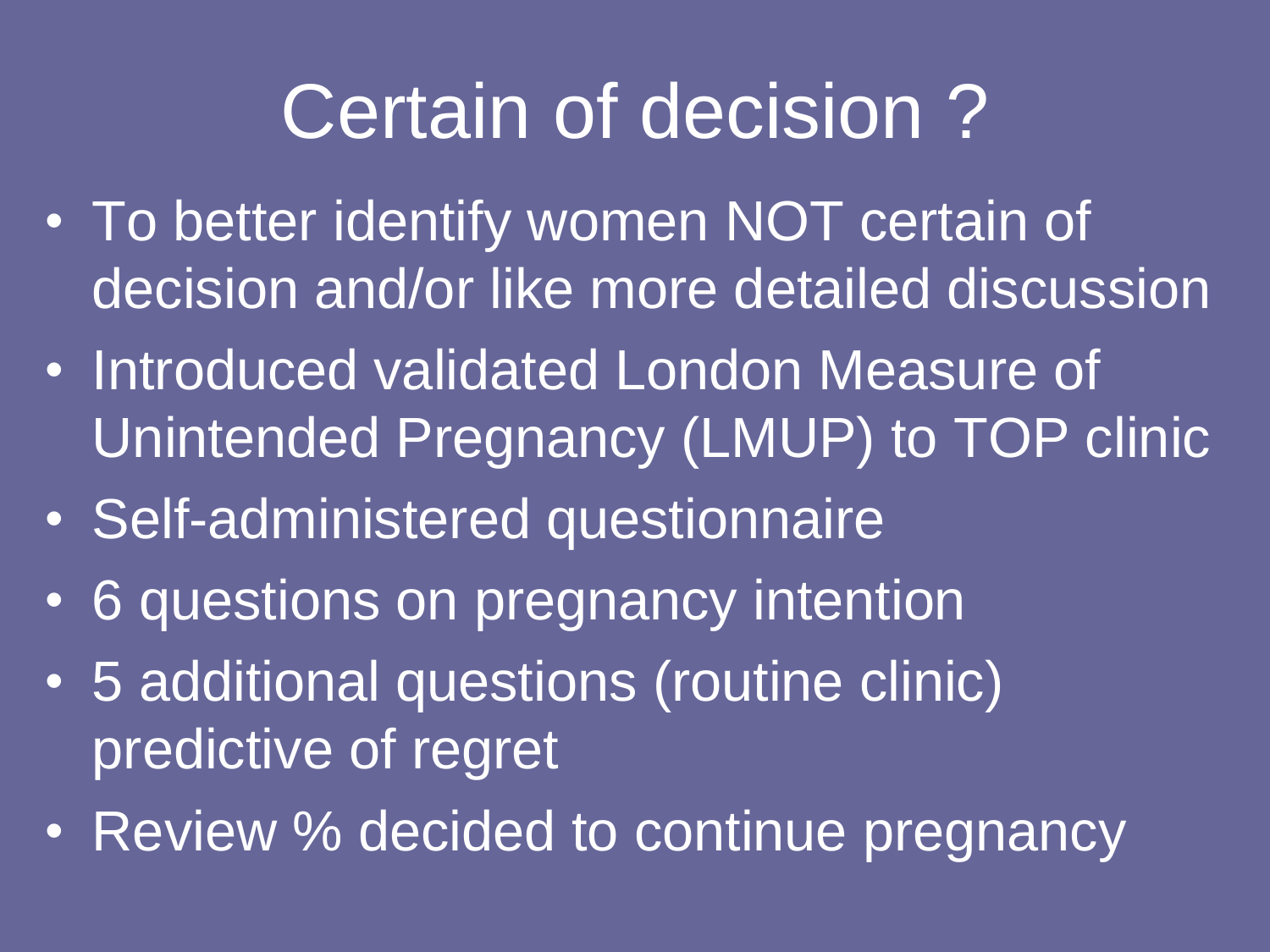# LMUP (score out of 12)

| <b>Question</b>                    | Score 0, 1, 2                                                                                 |
|------------------------------------|-----------------------------------------------------------------------------------------------|
| Q1. At time of conception          | Always used contraception<br><b>Sometimes</b><br>Not used                                     |
| Q2. Becoming a mother              | Wrong time<br>OK but not quite right<br><b>Right time</b>                                     |
| Q3. Just before conception         | Did not intend to become pregnantt<br><b>Changing intentions</b>                              |
| Q4. Just before conception         | Did not want a baby<br><b>Mixed feelings</b><br>Wanted                                        |
| Q5. Before pregnant my partner and | Never discussed children<br>Discussed, but no firm agreement<br>Agreed pregnancy with partner |
| Q6. Before conception              | No actions<br><b>Health preparations</b>                                                      |

#### LMUP < 3=unintended, 4-9 ambivalence, ≥10 = planned preg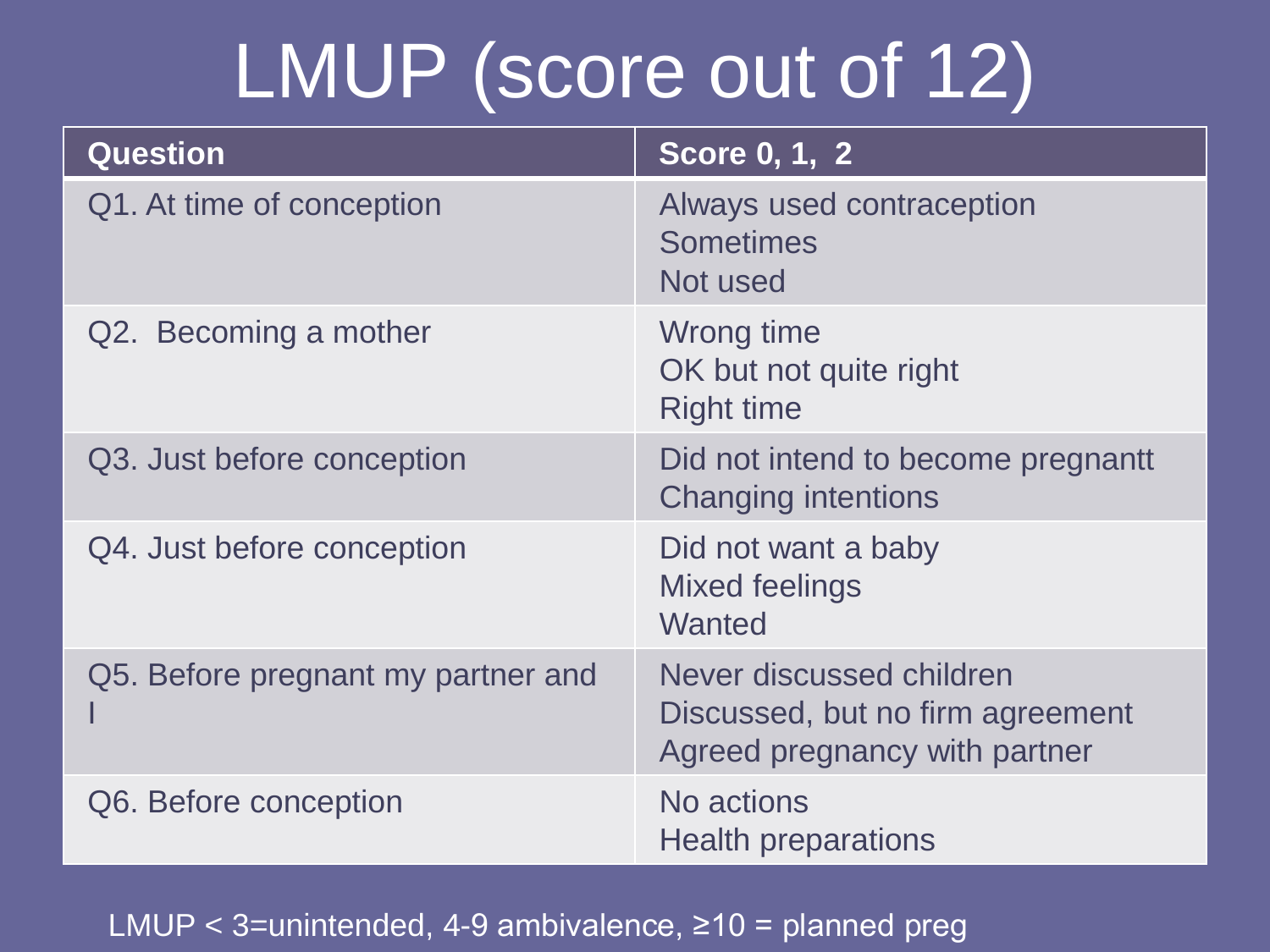# Additional questions

| Q7. Are you certain you do NOT want to<br>continue pregnancy ?           | <b>No</b> |
|--------------------------------------------------------------------------|-----------|
| Q8. Would you find it helpful to discuss your<br>decision with DR/nurse? | Yes       |
| Q9. Have you discussed decision with partner<br>/close friend/relative?  | <b>No</b> |
| Q10. Strong views against abortion in past?                              | Yes       |
| Q11. Strong religious beliefs?                                           | Nο        |

If LMUP ≥4, or yes/no to above then further detailed discussion re. decision LMUP score, 4-9 ambivalence, ≥10 =planned pregnancy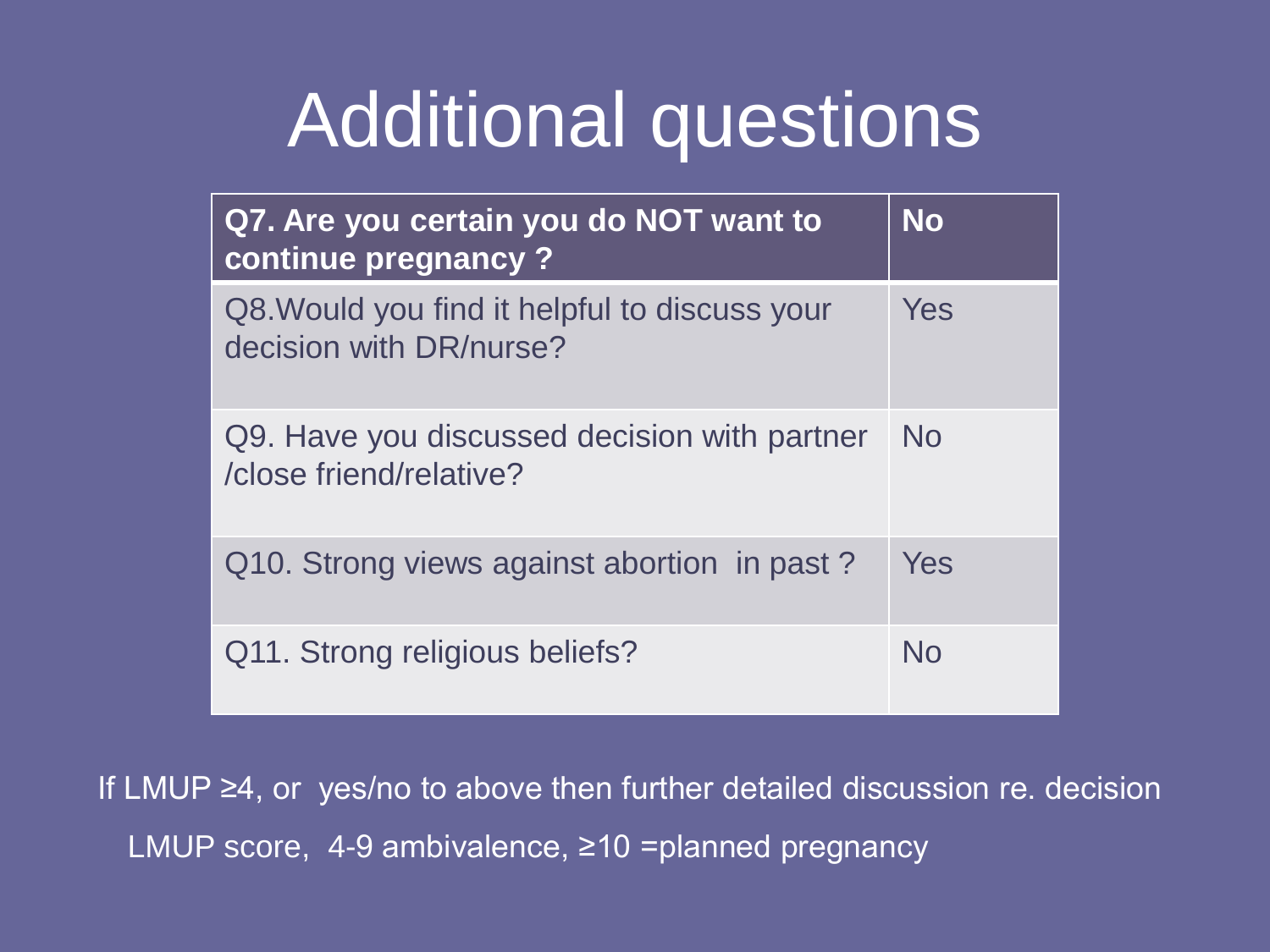| Demographics of women                 |             |  |
|---------------------------------------|-------------|--|
| $n = 185$                             |             |  |
| 185/319 (59%) questionnaires returned |             |  |
| Study period January to July 2011     |             |  |
| Age/yrs mean                          | 24.2        |  |
| (Range)                               | $(15 - 46)$ |  |
| <b>Previous birth</b>                 | 80 (43)     |  |
| $N(\% )$                              |             |  |
| <b>Previous abortion</b>              | 41 (22)     |  |
| $N(\% )$                              |             |  |
| $< 9$ wks                             | 67%         |  |
|                                       |             |  |
| $< 12$ wks                            | 91%         |  |
|                                       |             |  |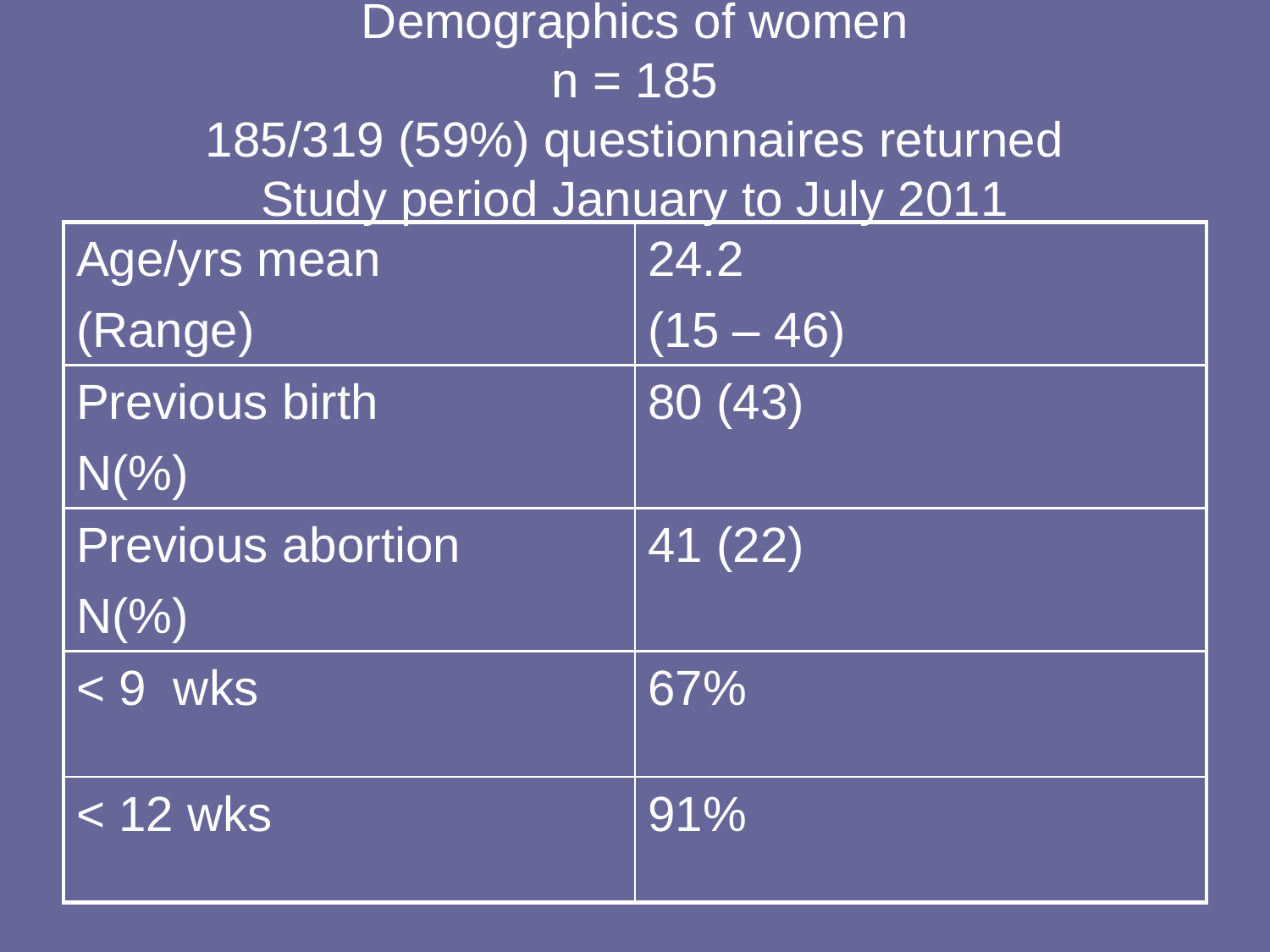# LMUP and outcome

| <b>LMUP</b>                 | <b>Outcome</b>             | $N(\% )$ |
|-----------------------------|----------------------------|----------|
| $\leq$ 3 unintended         | Abortion                   | 149 (90) |
|                             | <b>Continued pregnancy</b> | 17(10)   |
| 4-9 ambivalent              | Abortion                   | 14(74)   |
|                             | <b>Continued pregnancy</b> | 5(26)    |
| $\geq$ 10 planned pregnancy |                            |          |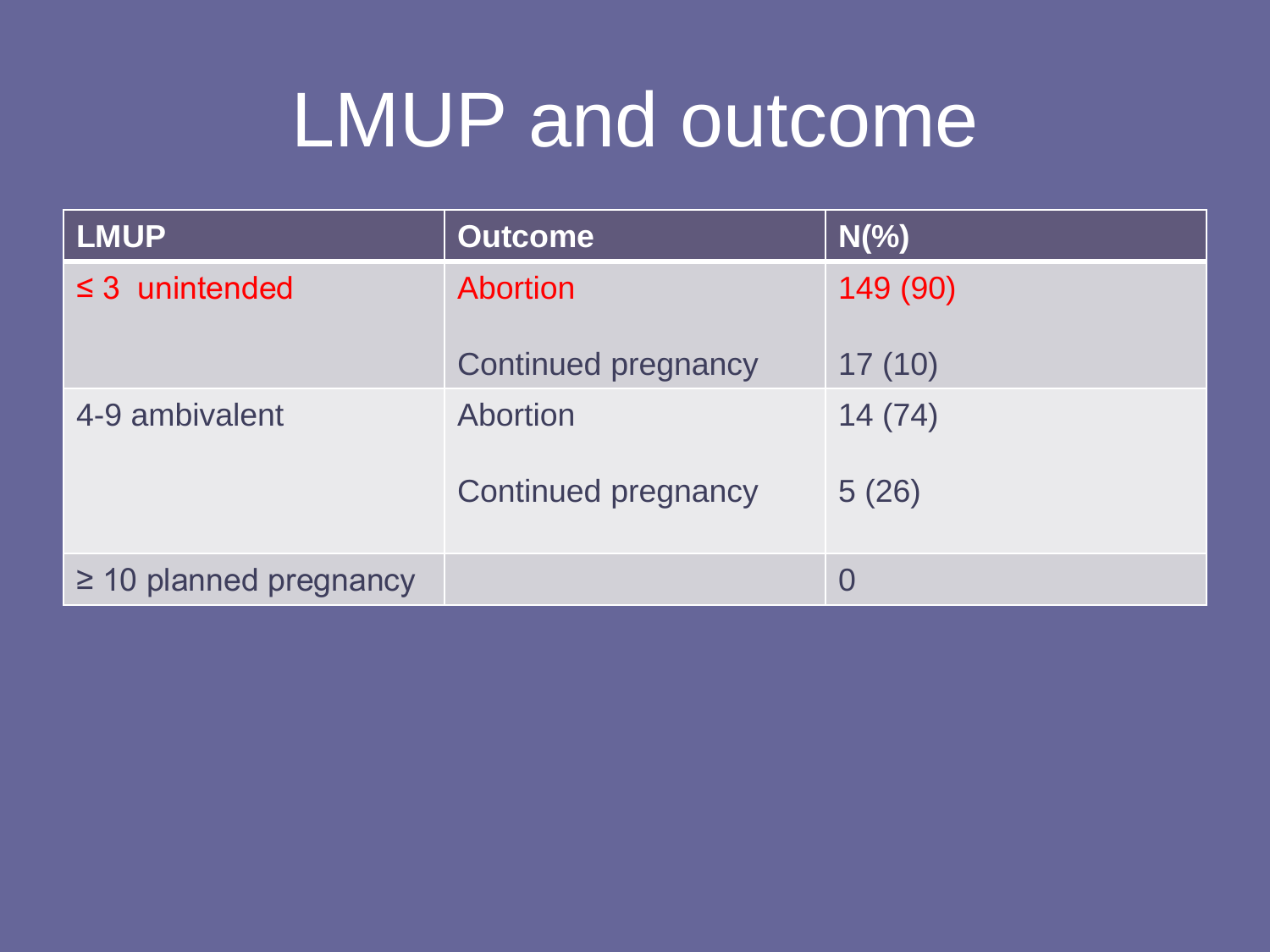#### Q7. Certain you do Not wish to continue with pregnancy?



Q7. Significantly related to TOP, P < 0.001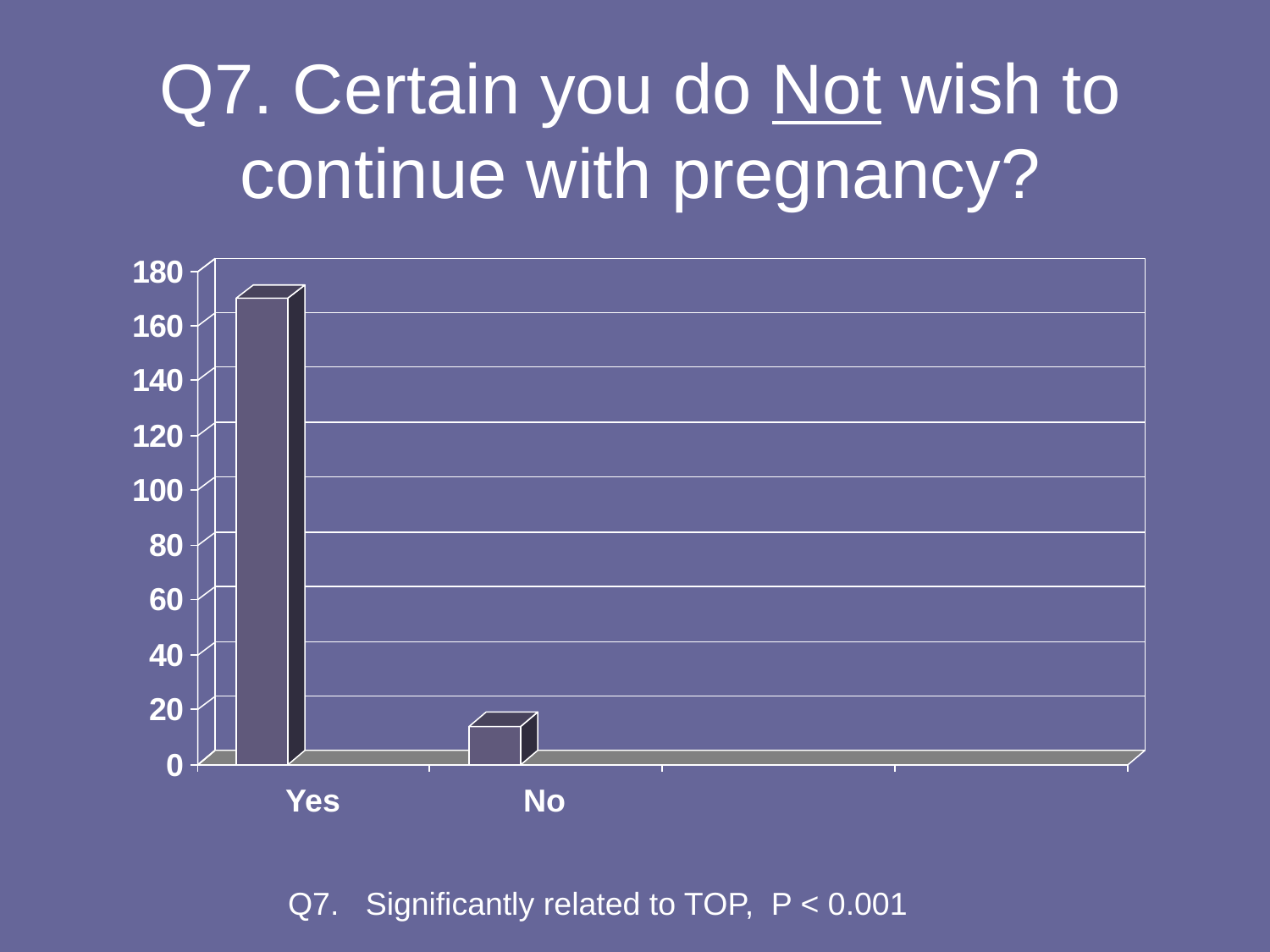#### Q8. Would you find it helpful to discuss your decision with a Dr/nurse?



Q8. Significantly related to TOP , P < 0.001